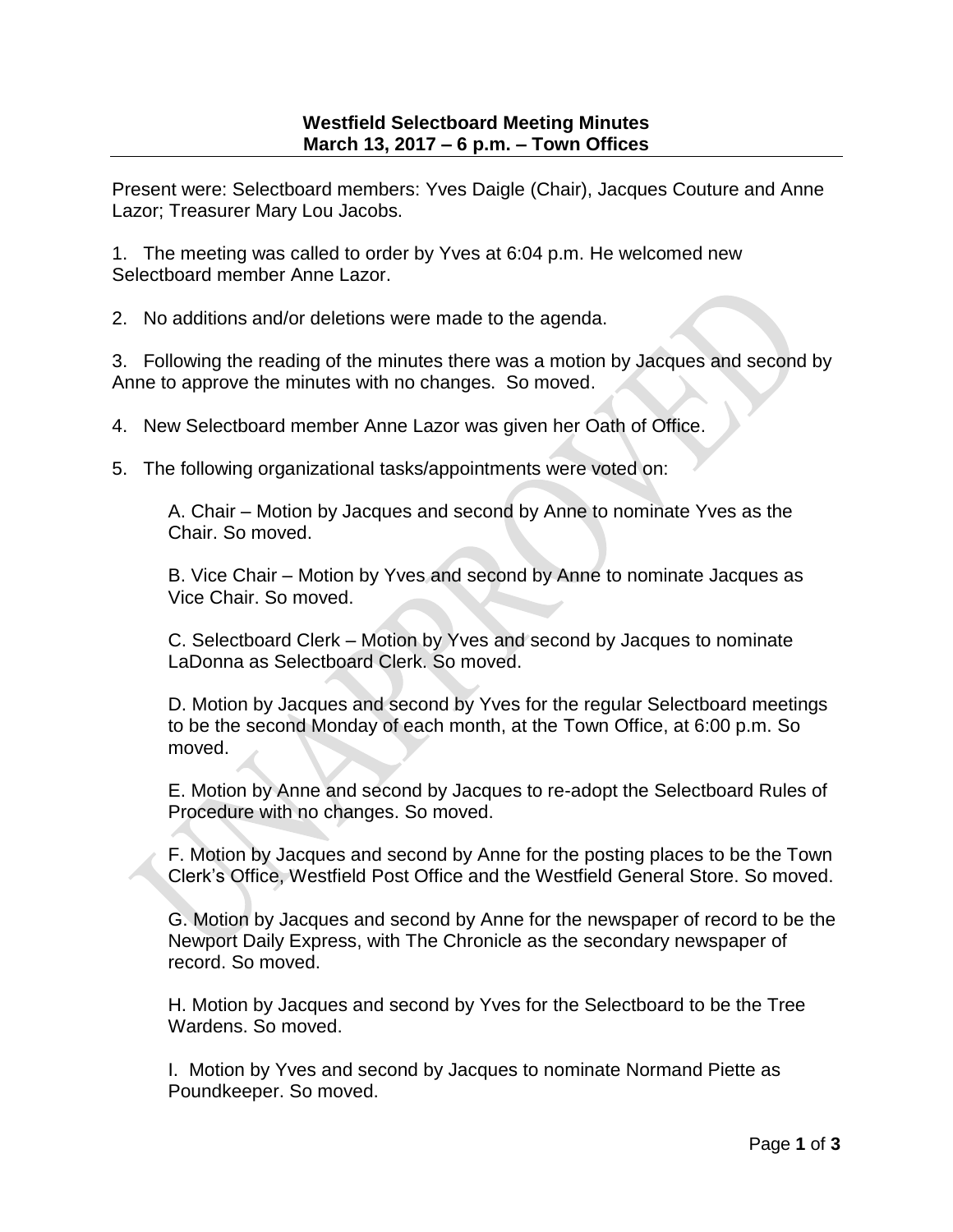6. Treasurer's Report: Motion by Yves and second by Jacques to approve the warrants dated 1/24, 1/25, 2/8, 2/15, 2/22 and 3/8/17. So moved.

7. The County Assessment was discussed. Jacques wondered what makes up the amount we are assessed. Mary Lou said she would contact the County Treasurer for that information. The assessment is down \$237.83 from last year.

8. The Selectboard discussed a letter from the State regarding the Dan Backus Land Conservation. Dan put his land into land trust but this shouldn't have an effect on his taxed value.

9. The Sheriff's Report for January 2017 reflected 24.5 patrol hours. There were 3 incidents to report. One was a property damage accident and two were traffic stops. The traffic stops were for operating after suspension, a \$220 fine. The other was for speeding, doing 30 in a 20 mile per hour zone, a \$281 fine. These two fines total \$501 which Mary Lou hasn't received yet.

10. Recycling Updates: Yves read a letter from NEKWMD stating that Westfield's date to comply with the new law to collect food scraps is 5/20/17. However, NEKWMD requested an exemption for the towns in our district and is awaiting the States response. Yves expects to hear via e-mail, as the monthly waste management Board meeting has been cancelled due to the impending storm.

11. Library Paving Project: Yves explained to Anne about the library project and that the paving is the last step in getting the accessible ramp completed. The paving will happen early this spring and Gray's will be doing the work for \$4,900.00, which was their estimate. It was also mentioned that the Falworth's do not want parking on their lawn so Mary Lou will call Jason Sevigny at AOT to see where parking bumpers can be purchased and which is better, rubber or cement. Parking spaces will be lined as well.

12. Community Center Floor Replacement: The old floor needs to be pulled up, leveled, new plywood installed and then new flooring installed. Yves stated they would get already finished hardwood to install. Installing ceiling fans was discussed. Mary Lou will check with D& D Electric to see what it would cost to install fans at the Community Center and if there is any energy credit for installing fans as far as energy conservation goes. Yves will measure the floor and get prices on plywood and hardwood flooring. The complaint regarding not being able to hear during Town Meeting was also discussed. Next year the mics and speakers that the town already has will be set up in order to fix this problem.

13. The Selectboard signed the appropriate form for the Westfield General Store's liquor license.

14. U.S. Census – LUCA (Local Update of Census Address): The Census letter Yves received was discussed. Jacques thinks the Census Bureau is looking for a list of all